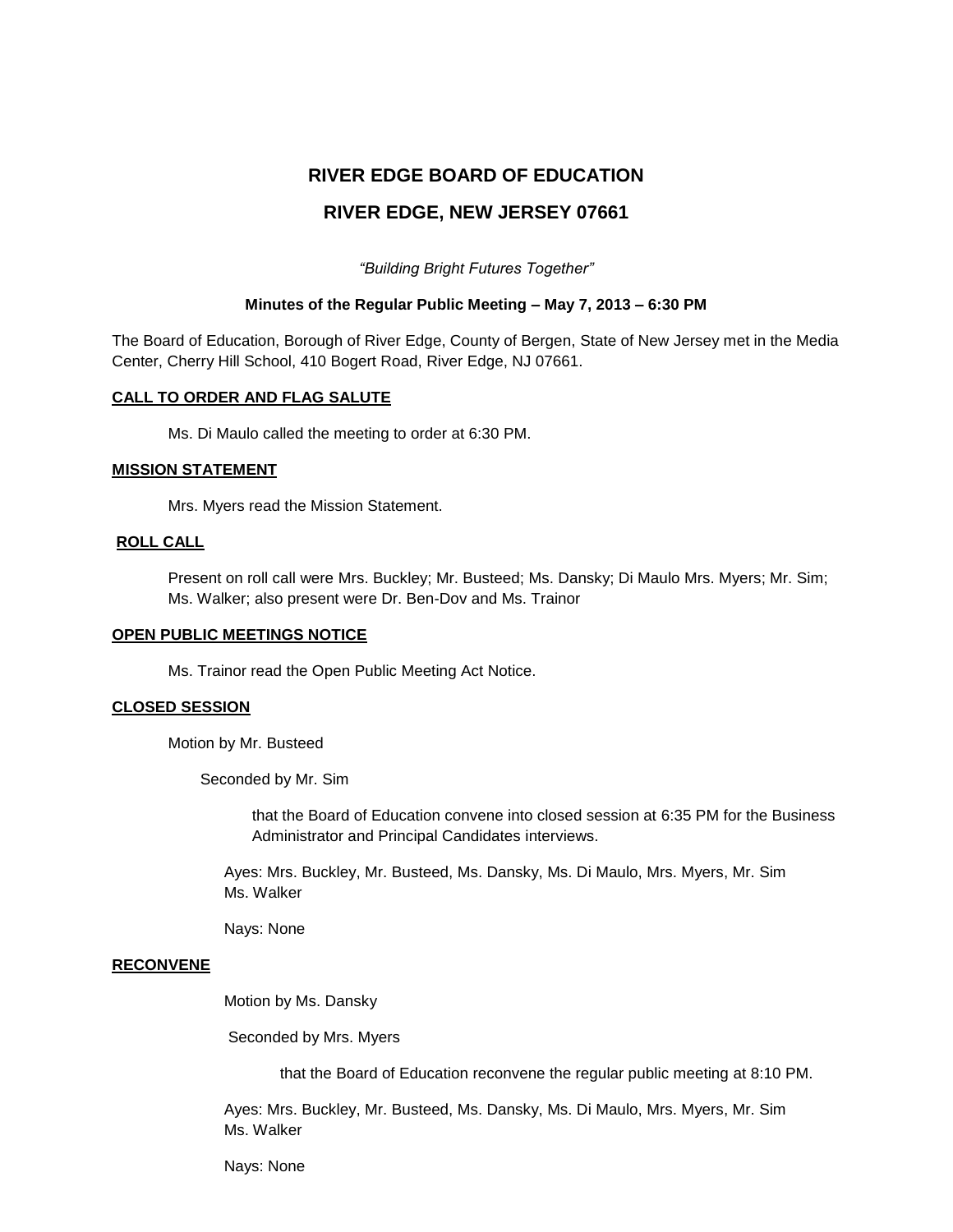# **SPECIAL/DISCUSSION ITEMS**

Public Comments on Agenda Items-None

# **REPORTS**

# **SUPERINTENDENT**

Dr. Ben-Dov had nothing to report on at this meeting

# **PRINCIPAL**

Mrs. Heitman had nothing to report on at this meeting

### **BOARD SECRETARY**

Ms. Trainor had nothing to report on at this meeting

### **PRESIDENT**

Ms. Di Maulo had nothing to report on at this meeting

# **COMMITTEES**

Committees had nothing to report on at this meeting

# **MOTIONS TO BE ACTED UPON**

# **ADMINISTRATION/POLICY**

Motion by Ms. Walker

Seconded by Mr. Busteed

that the Board of Education approves the following class trip:

| Date    | School             | Grade | Destination              | Cost            |
|---------|--------------------|-------|--------------------------|-----------------|
|         |                    |       |                          | to              |
|         |                    |       |                          | <b>District</b> |
|         |                    |       |                          |                 |
| May 14, | <b>Cherry Hill</b> | 2     | The Great Swamp, Basking | \$0.00          |
| 2013    | School             |       | Ridge, NJ                |                 |
|         |                    |       |                          |                 |
|         |                    |       |                          |                 |

that the Board of Education approves the following class trip:

| Date    | School      | Grade | Destination        | Cost            |
|---------|-------------|-------|--------------------|-----------------|
|         |             |       |                    | to              |
|         |             |       |                    | <b>District</b> |
|         |             |       |                    |                 |
| May 29, | Cherry Hill | 5     | Ramapo Reservation | \$0.00          |
| 2013    | School      |       | Mahwah, NJ         |                 |
|         |             |       |                    |                 |
|         |             |       |                    |                 |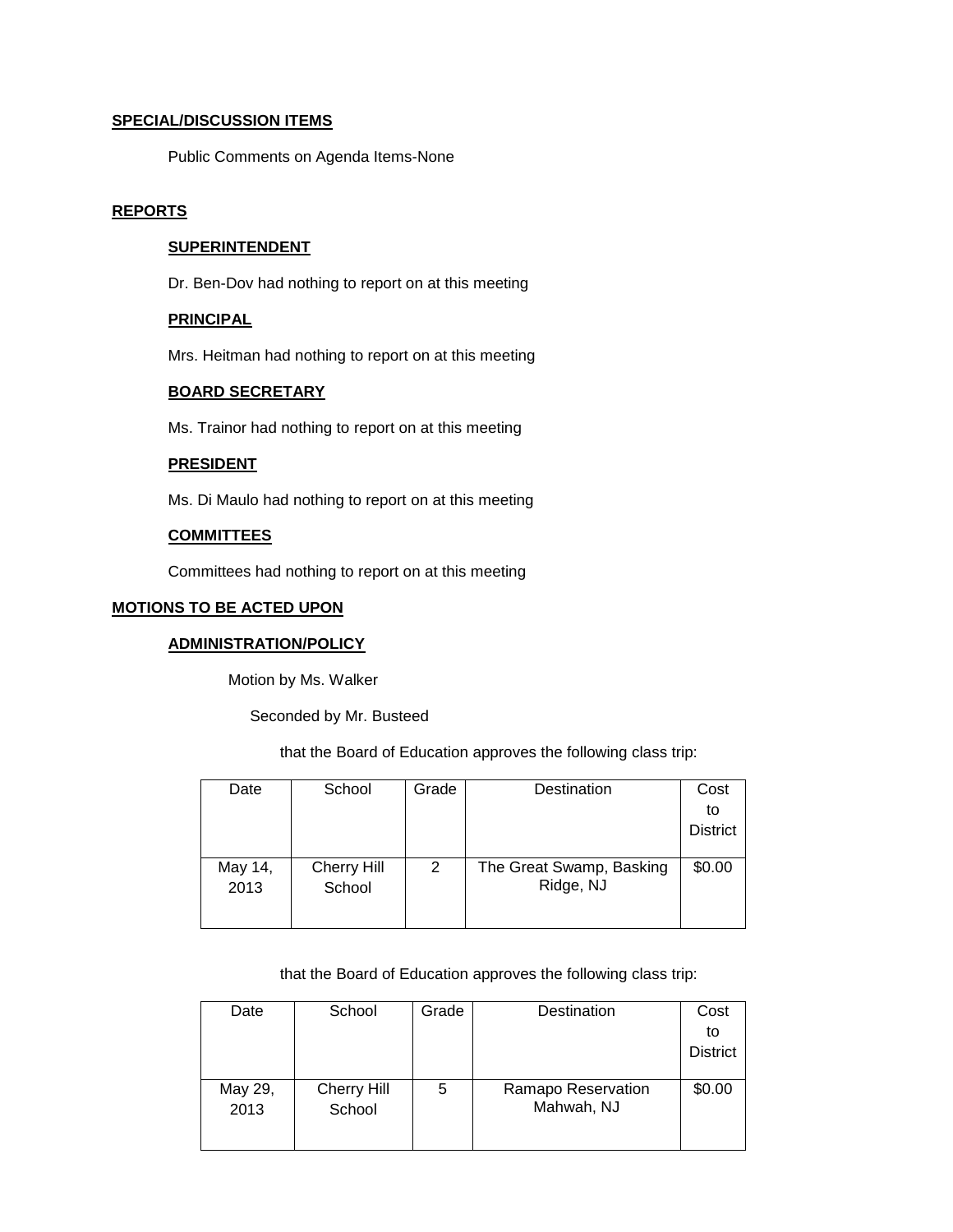that the Board of Education, with the recommendation of the Superintendent, approve the Tenured Staff Salary List for the school year 2013-2014 on file in the District Office.

that the Board of Education, with the recommendation of the Superintendent, approve the employment of Non-tenured Staff for the 2013-2014 school year as per the list, on file in the District Office.

that the Board of Education approve the salary guide for part-time hourly clerical, instructional, health and lunch aides for the 2013-2014 school year.

that the Board of Education approve the Board Office Support Staff Salaries for July 1, 2013 through June 30, 2014 on file in the District Office.

that the Board of Education approve, John Lyons, Supervisor of Buildings & Grounds, effective July 1, 2013 through June 30, 2014 at a salary on file in the District Office.

that the Board of Education approve the salary guide for teacher aides 2013- 2014 school year.

that the Board of Education, with the recommendation of the Superintendent, approves the following as substitute for the 2012-2013 school year.

#### Matthew Fairchild

Ayes: Mrs. Buckley, Mr. Busteed, Ms. Dansky, Ms. Di Maulo, Mrs. Myers, Mr. Sim Ms. Walker

Nays: None

### **PUBLIC DISCUSSION** - None

#### **CLOSED SESSION**

Motion by Mr. Busteed

Seconded by Ms. Walker

that the Board of Education convene into closed session at 8:20 PM for the Business Administrator and Principal Candidates interviews.

Ayes: Mrs. Buckley, Mr. Busteed, Ms. Dansky, Ms. Di Maulo, Mrs. Myers, Mr. Sim Ms. Walker

Nays: None